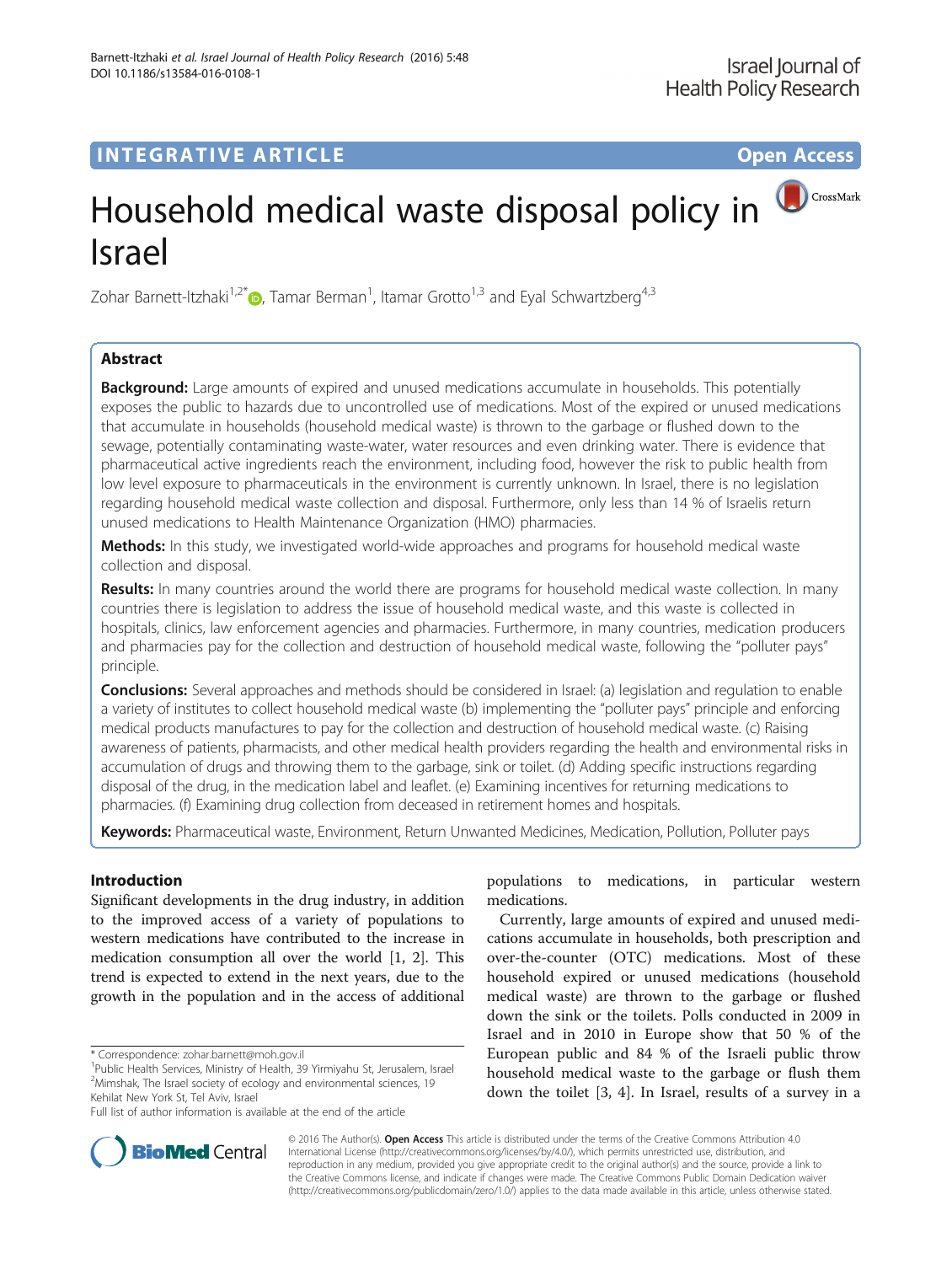nationally representative sample  $(N = 602)$  showed that 80 % of responders throw medications to the garbage; 4 % flush them down toilets; and only 6 % return them to the doctor or pharmacy or donate them to the needy [\[4](#page-7-0)].

Accumulation of medications in private homes exposes the public to medical hazards: accumulation of medications increases the chance of uncontrolled use of the medication and subsequent poisoning.

More than 30 % of the poison cases among children in the U.S on 2009 were caused by uncontrolled use of medications [\[5\]](#page-7-0). According to the Israel poison information center at Rambam hospital, 43 % of the applications refer to children under six years old, and about half of the applications refer to exposure to medications [\[6](#page-7-0)]. Medication reserves can also be used for abuse or suicide.

Throwing household medical waste to the garbage or to the sewage can also cause environmental hazards that may have implications on the public health: some of the medications consist of stable ingredients that may accumulate in the environment and are barely removed in wastewater treatment plants [\[7](#page-7-0)]. Therefore, residues of medications may contaminate purified wastewater that are used for agricultural irrigation (more than 90 % of the wastewater in Israel is treated in treatment plants, most of which is used for agriculture). In recent years, researchers have found that agricultural products irrigated with treated wastewater contain pharmaceutical compounds. Of note, some of the medications found in wastewater are excreted from humans and animals and not from thrown medications.

The pharmaceutical compounds may contaminate water reservoirs and aquifers, and pollute drinking water, in addition to contamination of ecological systems [\[8](#page-7-0)]. Data shows that pharmaceuticals are present in drinking water sources [[9\]](#page-7-0).

Furthermore, throwing antibiotics to the sewage may lead to selective pressure and contribute to development of resistance to antibiotics among populations of bacteria [[10](#page-7-0)]. In 2012, antibiotic resistance genes were found in bacteria taken from six rivers in China, including the Pearl River which is considered the river with the highest pollution of antibiotics in China [[11](#page-7-0)]. The rise of antibiotic resistant bacteria and genes, is a major problem in today's medicine and may significantly increase the number of deaths due to infectious diseases [\[12\]](#page-7-0).

Here we investigated programs and actions for household medical waste collection and disposal around the world, in order to suggest approaches to improve the situation in Israel.

## Methods

We searched PubMed and Google for reviews, papers, reports and articles, published between January 2009 and May 2016 in English, related to medicines and drugs

(terms "medical" or "medication" or "pharmaceuticals" or "drug"), and household ("term household"), and disposal (terms "waste" or "disposal" or "disposed"). We focused on the household medical waste policies in Europe, Canada, USA, South and Central American representative countries, Australia, Middle East representative countries (Lebanon, Egypt and Saudi Arabia), and Israel. In addition, we searched for relevant information in the following websites: World Health Organization, US Environmental Protection Agency, US Drug Enforcement Agency, US Food and Drug administration, Health Canada, the Israeli Ministry of Health, and Israeli HMOs. We also used information from additional health and environmental organization websites, and from international pharmaceutical collection program websites.

## World-wide approaches and programs for drug collection and disposal

#### Europe

Policy An European Union (EU) directive from 2001 (DIRECTIVE 2001/83/EC) stated that special precautions should be used for disposal of unused medicinal products [[13](#page-7-0)]. It was stated that the special precautions for disposal must appear on the outer packaging of medicinal product [[13](#page-7-0)]. In 2004, two additional EU directives stated that: (a) EU states should establish medication collection systems, (b) information regarding the collection system in the specific state or county must appear on the outer packaging of the medicinal product [\[14\]](#page-7-0).

Today, most of the European countries supply detailed information regarding the collection of unused/expired medications. Information channels range from oral information to the patient by the physician or the pharmacist on the best way of disposal, brochures, comprehensive information via websites, information on collection containers and information on the package of the pharmaceutical product [\[3\]](#page-7-0). Of note, besides Malta, Slovenia and North Rhine Westphalia state of Germany, all states and regions classify pharmaceutical waste as special waste that should be returned to a pharmacy [\[3](#page-7-0)].

Medication collection systems Different states in Europe have different policies regarding household medical waste collection:

 Several states in Europe have legislation obliging pharmacies to collect household medical waste: Iceland, Estonia, Belgium, UK, Denmark, Lithuania, Lichtenstein, Norway, France, Hungary, and Croatia [[3,](#page-7-0) [15\]](#page-7-0) (see Table [1](#page-2-0)). In the UK, the National Health Service (NHS) is in charge of collection of medical waste from pharmacies that were returned by households and residential homes [[16](#page-7-0)]. In France, collected drugs that were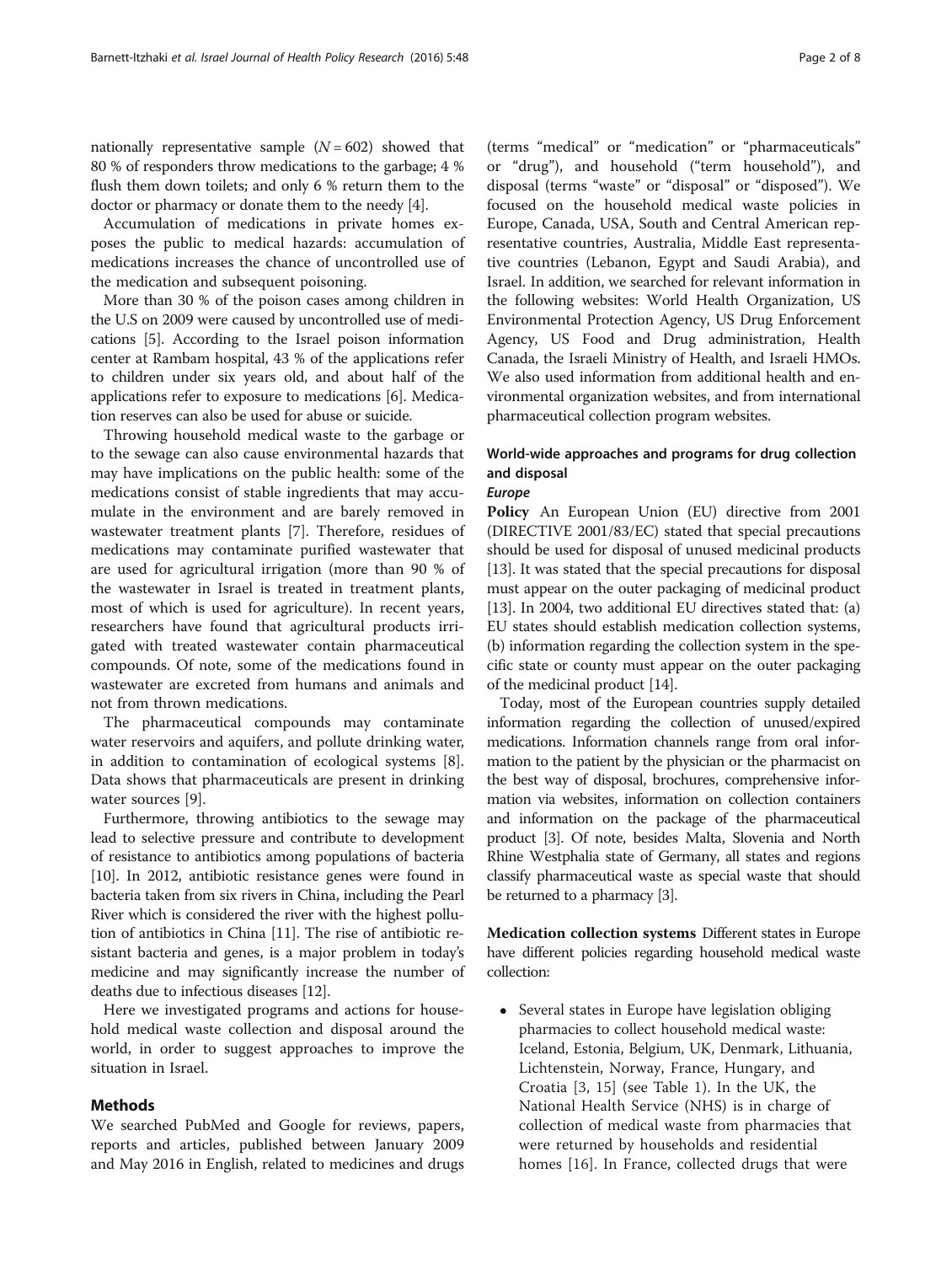| Country    | National drug<br>collection program                                                                      | Legislation                                                                                                                                                                                                                                                                                                   | Collection method                                                                                                                                | Funding                                                                                                                     | Medical collected<br>(weight)/collection<br>rates (annual)                       |
|------------|----------------------------------------------------------------------------------------------------------|---------------------------------------------------------------------------------------------------------------------------------------------------------------------------------------------------------------------------------------------------------------------------------------------------------------|--------------------------------------------------------------------------------------------------------------------------------------------------|-----------------------------------------------------------------------------------------------------------------------------|----------------------------------------------------------------------------------|
| <b>USA</b> | Some programs are<br>run by the DEA [23],<br>specific counties [25],<br>and by local<br>communities [42] | The law enables hospitals, clinics,<br>pharmacies and drug producers<br>to collect unused drugs [22]. In<br>several counties and in one state<br>(MA) there are legislations<br>regarding forcing pharmaceutical<br>companies to fund the collection<br>and destruction of household<br>medical waste [26-28] | Drug collection events,<br>secured drop boxes,<br>collection by law<br>enforcement agencies and<br>pharmacies [23-25, 43]                        | Usually DEA, law<br>enforcement agencies<br>and NGOs [20]. In<br>specific counties, the<br>Pharmaceutical<br>companies [27] | 0.01 kg/capita [44]                                                              |
| Canada     | Most of the<br>provinces and<br>territories run<br>such programs<br>(See Table 3)                        | Household medical waste laws in<br>several provinces [17, 18]                                                                                                                                                                                                                                                 | Drug collection events,<br>secured drop boxes, and<br>pharmacies [17, 18]                                                                        | Government/<br>pharmaceutical industry/<br>pharmacies [17, 18]                                                              | Varies between<br>provinces (on<br>average 0.01-0.02 kg/<br>capita) [18, 45, 46] |
| Hungary    | Recyclomed [15, 47]                                                                                      | The law obliges the pharmaceutical<br>industry to establish and operate a<br>disposal system or give this duty to<br>another organization [15]                                                                                                                                                                | Pharmacies and other selling<br>points, containers in specific<br>collection points [15]                                                         | Pharmaceutical Industry<br>Groups [15]                                                                                      | 0.02 kg/capita [15]                                                              |
| <b>UK</b>  | No program                                                                                               | According to the UK<br>environmental protection act and<br>additional regulations, all<br>Pharmacies are obliged to accept<br>back unwanted medicines from<br>patients [48].                                                                                                                                  | All Pharmacies and hospitals<br>[16, 48]. In addition, there are<br>several local initiatives for<br>collecting medical waste<br>from homes [49] | Local governments [15].                                                                                                     | Not available                                                                    |
| Australia  | <b>RUM (Return</b><br>Unwanted<br>Medicines) [31]                                                        | Each state and territory have their<br>own regulation regarding medicine<br>disposal (embedded in the Drugs<br>and Poisons Acts of each individual<br>state)                                                                                                                                                  | Special containers mounted<br>in all pharmacies [31]                                                                                             | Funded by the<br>government until end<br>of June 2018; then will<br>be reconsidered. [31]                                   | 0.03 kg/capita [31]                                                              |
| Israel     | No program                                                                                               | No legislation                                                                                                                                                                                                                                                                                                | HMO pharmacies are<br>obliged to receive medicines<br>from the public.                                                                           | The Israeli Ministry of<br>Health                                                                                           | 13.9 % of the<br>population [40]                                                 |

<span id="page-2-0"></span>Table 1 Comparison between the policies, collection and funding systems, regarding household medical waste in six selected countries

still usable were used to be redistributed to humanitarian associations [[17](#page-7-0)].

• In several states, pharmacies collect household drugs on a voluntary base: Italy, Ireland, Albania, Austria, Germany, Netherland, Luxemburg, Latvia, Slovenia, Spain, Poland, Portugal, Finland, The Czech republic, Sweden, and Switzerland [[3\]](#page-7-0).

However, despite the clear policies and accessible information, a poll conducted in 2010 by the European Environmental Agency (EEA) shows that on average 50 % of the expired or unused drugs are not returned to pharmacies, and are flushed down toilets or sinks [\[3](#page-7-0)] (See also Additional file [1:](#page-6-0) Table 1).

Funding The collection, transfer and treatment of household medical waste in Europe are funded by (a) The governments, for example in Sweden [\[17](#page-7-0), [18](#page-7-0)], or by (b) the pharmaceutical industries, following the "polluter pays" principle, for example: The Belgian program "Bounsage" is funded by the pharmaceutical industry and distributers [[19](#page-7-0)], the Spanish program "SIGRF" and

also the French "Cyclamed" program, are funded by the pharmaceutical industry [[17](#page-7-0)–[19](#page-7-0)].

#### USA

Policy There is no federal legislation regarding household medical waste collection. The issue is mostly handled by the health authorities (DEA-Drug Enforcement Administration, FDA-Food and Drugs Administration).

The FDA published detailed instructions and recommendations regarding household medical waste: the main recommendation is transferring unused/expired drugs to a DEA-authorized collector. In case no such collector is available:

- 1. One should mix medications (without crushing tablets or capsules) with an unpalatable substance such as dirt, kitty litter, or used coffee grounds, place the mixture in a container such as a sealed plastic bag and throw it to the garbage.
- 2. In case of especially harmful medication (which is listed in the FDA), the medication should be flushed down the sink or toilet as soon as they are no longer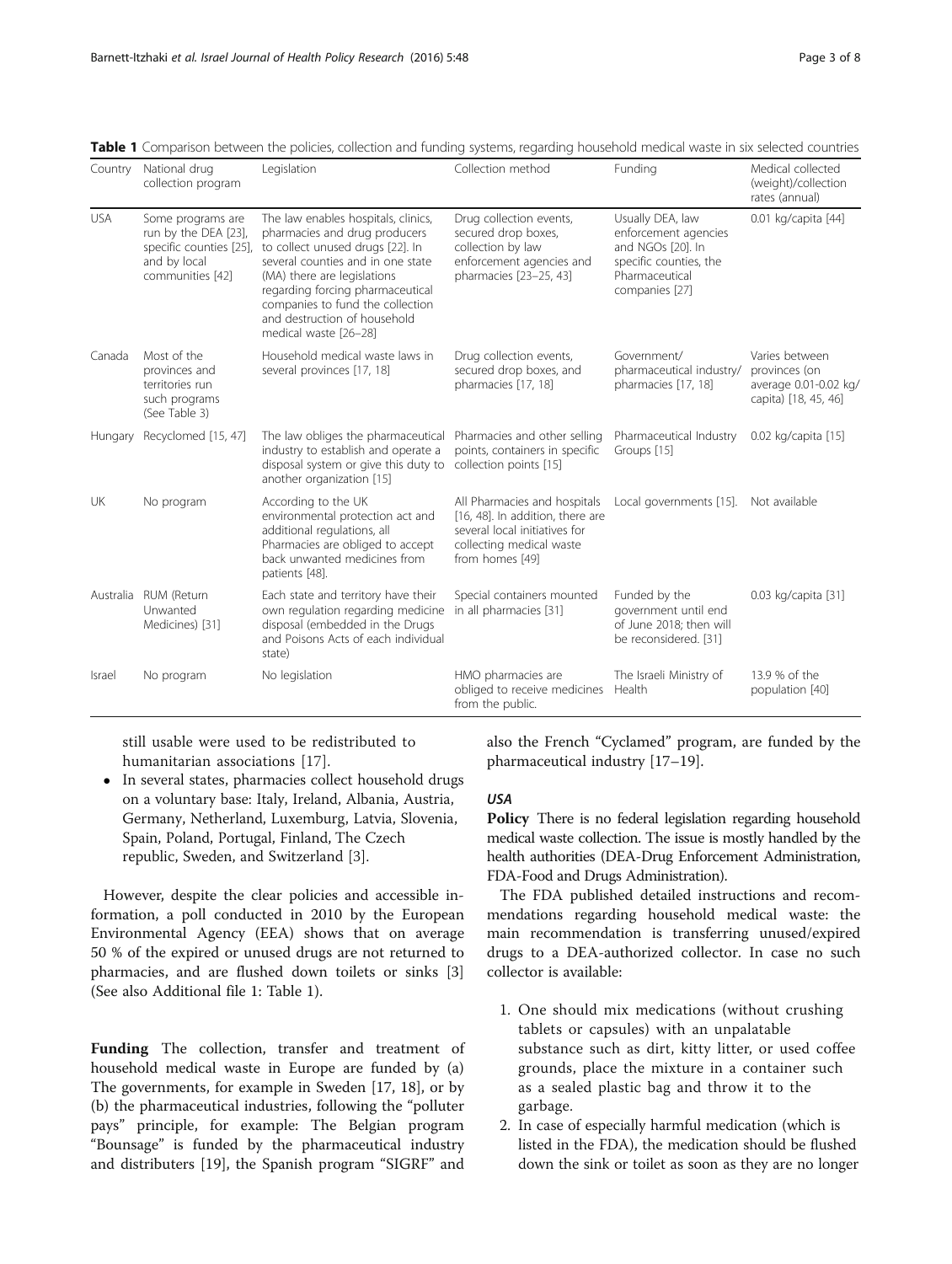needed, in order to prevent poisoning due to uncontrolled use of the medication [[20\]](#page-7-0).

However, in January 2016, more than 100 environmental and health organizations, agencies, activists and state legislators (Colorado State Legislator, the California Association of Sanitation Agencies, California Product Stewardship Council, Association of Metropolitan Water Agencies, Central Marin Sanitation Agency, Environmental Services of city of West Sacramento, Minnesota Pollution Control Agency, San Francisco Department of the Environment and others) and citizens signed on a letter calling on the FDA to change its recommendation that certain medications be disposed by flushing, and to clarify that secure medication take-back programs provide the best disposal method for leftover household medications [\[21](#page-7-0)].

Until 2010, household medical waste was collected only by law enforcement agencies (police, Sheriff). In 2010, a rule promoted by the DEA enabled hospitals, clinics, pharmacies and drug manufactures to collect unused drugs and transfer them to medical waste treatment centers [\[22](#page-7-0)].

Medication collection systems Today, unused drugs in the USA can be collected in several ways: Drug collection events held in accordance with the DEA [\[23\]](#page-7-0), via secured drop boxes [\[24\]](#page-7-0), by the law enforcement agencies [[25](#page-7-0)] or by pharmacies [[20](#page-7-0)] (See Table 2 for examples).

Funding The collection, transfer and treatment of household medical waste, is usually funded by the DEA and law enforcement agencies [[20\]](#page-7-0). In some cases, additional organizations fund or participate in the funding:

• In 2016 in Massachusetts, "An Act relative to substance use, treatment, education and prevention" was passed. The law follows the "polluter pays" principle, in which pharmaceutical companies fund the collection, transfer and treatment of household unused and expired drugs [\[26\]](#page-7-0).

- Nine counties in the USA passed legislation that follows the "polluter pays" principle: seven counties in California state (Alameda, San Francisco, Santa Cruz, San Mateo, Santa Clara, Santa Barbara, and Marin) and two counties in Washington state: King county and Snohomish county [[27](#page-7-0), [28\]](#page-7-0).
- In New-York state the police and the Sheriff office usually fund the drug collection and transfer. In addition, in several counties in this state, it is funded by additional organizations or county departments [\[24](#page-7-0)]:
	- o BRiDGES Madison Co. Council on Alcoholism and Substance Abuse (Madison county)
	- o Monroe County Department of Environmental Services
	- o Tompkins County Department of Probation
	- o Alliance for Safe Kids and Department of Environmental Facilities (Westchester county) o Guthrie Environmental Health (Jefferson county) o Department of Public Safety (Suffolk county)
- In Manitowoc county (Wisconsin), the drug collection programs are sponsored by a variety of agencies related to health and the environment.

#### Canada

In Canada there is variation in the policies of provinces and territories regarding the collection, transfer and treatment of unused and expired household drugs. In several provinces/territories, the pharmaceutical industry sponsors these costs according to the "polluter pays" principle [[17, 18\]](#page-7-0) (see Tables [1](#page-2-0) and [3](#page-4-0)).

## Selected central and south America countries

Mexico There is no legislation regarding collection and treatment of household medical waste in Mexico [[29](#page-7-0)]. However, 23 out of the 31 states in Mexico (for example, Nuevo Leon state), run the program "SINGREM" for collection and treatment of household medical waste. The program is administered by Mexico's National Chamber of the Pharmaceutical Industry (CANIFARMA) [[19](#page-7-0), [30](#page-7-0)].

| How are unused drugs collected?                                                                                       | Examples                                                                                                                                                                                         |
|-----------------------------------------------------------------------------------------------------------------------|--------------------------------------------------------------------------------------------------------------------------------------------------------------------------------------------------|
| Drug collection events every several months in accordance<br>with the DEA. The collection is free and anonymous [23]. | National drug collection event in September 2015 in different<br>US states [23], Drug collection events in Manitowoc county in<br>Wisconsin state [25], Drug collection events in Illinois [43]. |
| Drug collection on a monthly base                                                                                     | Pharmacies collect non-controlled prescription drugs and<br>OTC medications on the last Saturday of every month in<br>New-York state [24].                                                       |
| Secured drop boxes for drug collection that can be<br>accessed in specific days and times.                            | Secure drop boxes in New-York state that can be accessed in<br>specific days and times, several such drop boxes are available<br>for the public 24 h a day, seven days a week [24].              |
| Collection by the law enforcement agencies<br>(Sheriff office, police)                                                | In Manitowoc (Wisconsin) there are drug collection drop boxes<br>in police stations [25].                                                                                                        |
| Collection of unused or expired drugs by pharmacies.                                                                  | Most of the states.                                                                                                                                                                              |

Table 2 Collection and recycle of unused drugs in the USA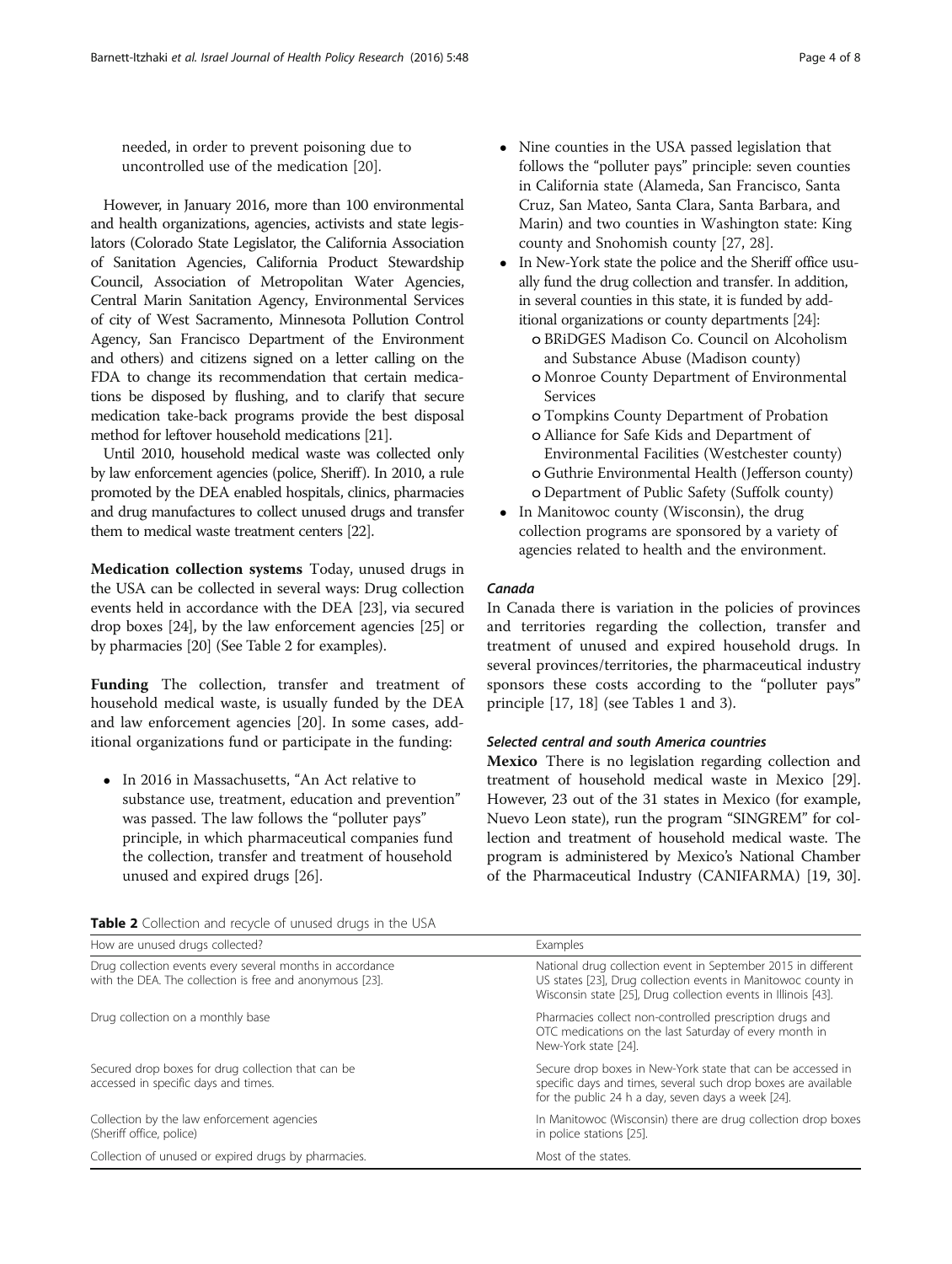| Province/territory            | Program and year<br>of initiation          | Voluntary of regulated<br>framework                        | Return location                                | Funding sources                                                                    |
|-------------------------------|--------------------------------------------|------------------------------------------------------------|------------------------------------------------|------------------------------------------------------------------------------------|
| Alberta                       | <b>ENVIRx (1988)</b>                       | Voluntary                                                  | Pharmacies                                     | Pharmaceutical companies,<br>provincial government                                 |
| British Columbia              | BC MRP (1999)                              | Regulated under environmental Pharmacies<br>management act |                                                | Pharmaceutical and consumer<br>health product industries                           |
| Manitoba                      | Manitoba MRP (2011)                        | Regulated under The Waste<br>Reduction and Prevention Act) | Pharmacies                                     | Pharmaceutical and consumer<br>health product industries                           |
| New Brunswick                 | None                                       |                                                            | Some of the pharmacies                         |                                                                                    |
| Newfound-land<br>and Labrador | Household Hazardous<br>Waste (1998)        | Voluntary                                                  | Household hazardous waste<br>depots            | Provincial and municipal<br>governments                                            |
| Nova Scotia                   | Medication Disposal<br>Program (mid 1990s) | Voluntary                                                  | Pharmacies                                     | Pharmaceutical companies                                                           |
| Yukon/Quebec                  | None                                       |                                                            | Collection events, most of the<br>pharmacies   |                                                                                    |
| Nunavut                       | None                                       |                                                            | Pharmacies and health centers                  |                                                                                    |
| Ontario                       | Ontario MRP (2013)                         | Regulated under Environmental<br>Protection Act            | Collection events, pharmacies                  | Pharmaceutical and consumer<br>health product industries,<br>Provincial government |
| Prince Edward<br>Island       | Take it back (2004)                        | Voluntary                                                  | Pharmacies and Waste Watch<br>Drop-off centers | Island Waste Management<br>Corporation                                             |
| Saskatchewan                  | Pharmaceutical Waste<br>Disposal (1997)    | Voluntary                                                  | Pharmacies                                     | Pharmacies                                                                         |

<span id="page-4-0"></span>Table 3 Programs, legislations, policies, and funds regarding collection of unused and expired household drugs in Canada [[17, 18](#page-7-0)]

The program is sponsored by the pharmaceutical industry (companies such as Merck, Abbott and also the Israeli company TEVA) [\[30\]](#page-7-0).

Brazil There is no legislation regarding collection and destruction of household medical waste in Brazil. However, the program "Descarte Consciente", administered by Brazil Health Service, handles the collection of household medical waste. Expired/unused medications are collected at pharmacies and the collection is not mandatory. The program is funded by the pharmaceutical industry [[19](#page-7-0)].

Colombia Colombia's National Association of Entrepreneurs (ANDI) administers the program "Punto Azul" than began collecting medications in 2010 with funding supplied by pharmaceutical manufacturers and importers. Collection is located at pharmacies and large supermarkets but is not mandatory [\[19\]](#page-7-0).

## Australia

There is a national program in Australia for household medical collection ("Return unwanted medicine" – The "RUM" project). The program enables the public to return unwanted medications to the local pharmacies. The program is funded by the government and several pharmaceutical manufacturers [\[18](#page-7-0), [31\]](#page-7-0). For additional details see Table [1.](#page-2-0)

#### Selected Middle East Countries

Egypt Although there is no clear legislation regarding collection of household medical waste by pharmacies, there is evidence that pharmacies collect medical waste [[32, 33](#page-7-0)]. In addition, there are Egyptian NGOs who collect unused medications and distribute them to lowincome families, a model that is planned to be spread to other Arab countries [\[34](#page-7-0)].

Lebanon There is no law in Lebanon regarding collection of household medical wasted and no organized pharmaceutical waste collection and disposal schemes in Lebanon. A survey conducted in the Beirut area showed that less than 5 % of the public return unwanted medications to pharmacies [\[35](#page-7-0)].

Saudi Arabia In Saudi Arabia governmental healthcare facilities provide all Saudi citizens with free medication, but the awareness of individuals regarding safe drug disposal is low. Less than 5 % of the public return unwanted medications to the pharmacy or to their physicians while most of the Saudi Arabian public throw unwanted medications to the household trash, regardless of medication type [\[36](#page-7-0)].

## Approaches for drug collection and disposal in Israel

In Israel there is no legislation regarding the collection, transfer and treatment of household medical waste and of unused/unwanted medications (see also Table [1](#page-2-0)).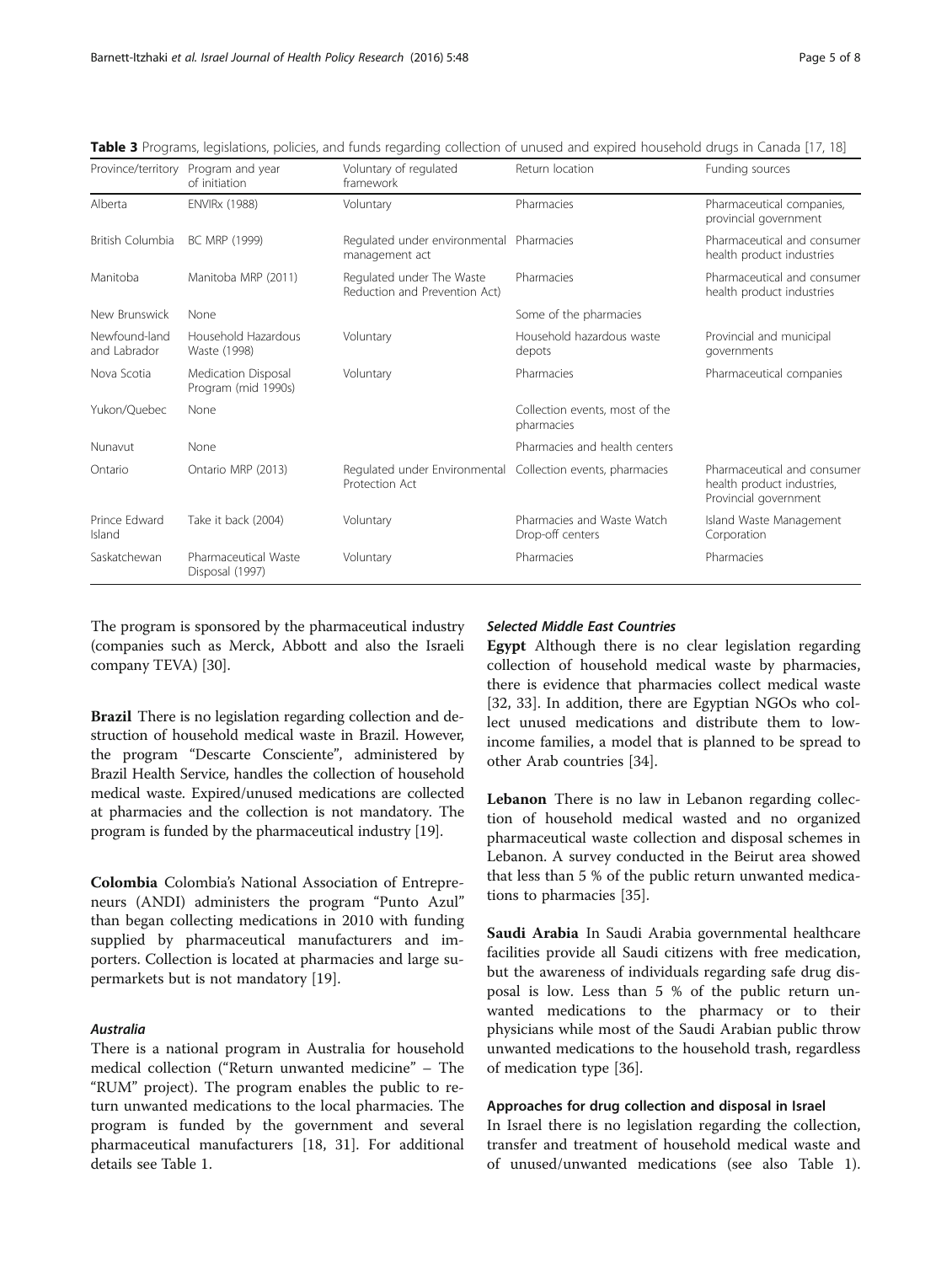However, the Israeli Ministry of Health is aware of the subject and initiated several actions, such as updating the procedures for pharmacies. In the last years there have been several steps in this field:

- In 2001 the Ministry of Health published a circular that instructed the HMO pharmacies to receive unused medications, by any person (not necessarily HMO member), free of charge. This document requires the HMOs to transfer the collected medications to pharmaceutical waste centers [\[37\]](#page-7-0). Accordingly, the HMOs have mounted secured iron drop-boxes for medication collection [[38\]](#page-7-0).
- In 2006, one leading private pharmacy in Israel initiated, in coordination with the Israeli Ministry of Health, a campaign for collecting unused medications from the public. Those who returned unused medications to the pharmacy, got in return a new pack of vitamin C.
- In 2003 the Israeli organization "Friends for health" ( "Haverim Le'refua") was established in order to help needy populations of sick and handicapped people. One of its major projects deals with medication recycling. The organization collects unused medications from patients and their families, and transfers them to sick people. This procedure was formally added to the pharmacist ordinance, as part of a legislative amendment of the Pharmacists Ordinance. Additionally, the organization runs a pharmacy (supervised by the Ministry of Health) which receives pharmaceuticals from the pharmaceutical companies and gives them to patients [[39\]](#page-7-0).

In Israel, there are poor rates of medication return to the HMO pharmacies: In 2014–2015 the Central Bureau of Statistics conducted a poll which interviewed over 7000 participants (over 20 years old). The poll included also a question regarding the return rates of medications. The poll revealed that less than 14 % of the Israelis return unused medications to pharmacies [\[40](#page-7-0)] (Table 4).

| <b>Table 4</b> Return rates of medications to pharmacies or HMOs in |  |  |
|---------------------------------------------------------------------|--|--|
| 2014 [40]                                                           |  |  |

| City           | Medication return (%) |
|----------------|-----------------------|
| Jerusalem      | 10.7                  |
| Haifa          | 18.6                  |
| Petach-Tikva   | 17.7                  |
| Ashdod         | 15.3                  |
| Tel-Aviv Jaffa | 14.8                  |
| Rishon Letzion | 12.1                  |
| Total          | 13.9                  |

## Discussion – How can the current situation in Israel be improved?

In comparison to most developed countries, Israel is far behind, regarding the collection and treatment of household medical waste. In recent years there have been some improvements in this field, but the current situation in which more than 85 % of the public accumulate medications and later throw them to the garbage or flush them down the toilet or sink, endangers public health and the environment [[40\]](#page-7-0). Of note, there are no data regarding the amounts and the types of medications thrown to the garbage in Israel.

A mechanism for drug collection is expensive and requires complex logistics. In addition, temporary medication storage in inappropriate facilities may cause a leak of toxic compounds on the one hand, and may be accessible to drug addicts or criminals, on the other hand. However, there is a need for a comprehensive program for safe disposal of unused medications in Israel.

There are several fields of action to cope with this issue in Israel. In the short run – raising the public awareness, and in the medium and long run – legislation and regulation in addition to extending the expiry of medications in order to reduce the amounts of thrown medications.

1. Awareness

It seems that one of the major problems in this field in Israel is the public's lack of awareness regarding the health and environmental implications of medication accumulation and disposal. It is therefore important to raise the public's awareness to this issue. Awareness raising tools, including publishing relevant data in the Ministry of Health website or in social networks, publicity projects, campaigns, and brochures, may be relatively easy and fast to perform within the Ministry of health without the need to collaborate or coordinate with other external entities. It is important to raise physicians' awareness to this issue, and emphasize the importance of avoiding prescription of unnecessary medications or excessive amounts of medications. In addition, it is important that pharmacists supply detailed information regarding disposal of unused/expired medications.

## 2. Legislation and regulation

There is no legislation and almost no regulation regarding the collection and the treatment of household medical waste. There is a need for laws and regulations for handling this issue in Israel regarding several aspects: (a) laws that will enable collection of household medical waste by institutes in addition to HMOs: collection by pharmacies, collection drop boxes in the police, at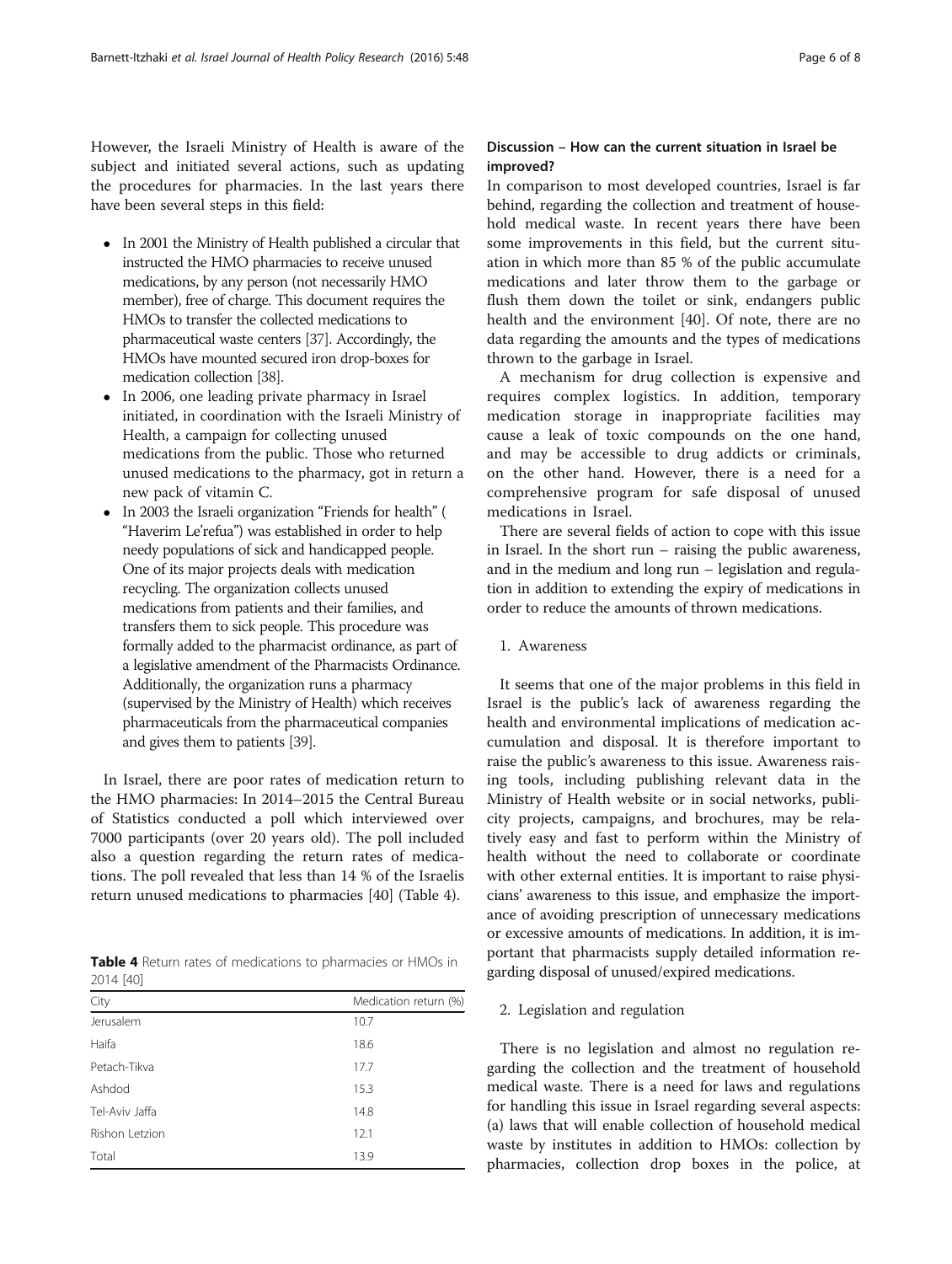<span id="page-6-0"></span>hospitals, in the mail office and even in big supermarkets. Additionally, enacting laws to allow organization to hold drug collection events, similar to the DEA collection events held in the US, or collection of household medical waste from people's homes. (b) Individuals who pass away in retirement homes leave medications that are usually thrown to the garbage. It is important to establish a mechanism to collect and transfer the nonexpired medications to needy populations [[41\]](#page-7-0) and the expired ones to destruction. (c) It is worthy to examine laws for incentives for returning medications to HMO or private pharmacies, such as getting pay-back money or other rewards. (d) Similarly to Europe, it is advisable to promote regulations and procedures regarding special instructions and precautions for disposal that will appear on the outer packaging of medicinal product, in the patient information leaflet or on the medication label. (e) Laws that will regulate the funding of programs for collection and destruction of medications, preferably following the "polluters pays" principle, by which, pharmaceutical companies will pay for the collection, shipment and destruction of household medical waste.

The household medical waste problem is relevant to several governmental ministries, especially the Ministry of Health (protecting the public health), and Ministry of Environmental Protection (waste collection is under the responsibility of this ministry, and also the environmental implication of household medical waste). Cooperation between these ministries is needed in order to promote this important field.

## 3. Funding

It is important to examine programs to sponsor the collection of household medical waste, according to the "polluter pays" principle, as done in many countries around the world. Producers, importers, distributers and pharmacies, in addition to the government, should take a part in sponsoring the collection, transfer and treatment of household medical waste. A cost/benefit analysis should be done, considering the financial costs involved in disposing drugs, and the outer costs (environmental damage, investments in advanced purification systems etc.)

## Conclusions

Less than 14 % percent of Israelis return unused pharmaceuticals. Unused drugs are a potential risk to public health, both from risk of poisoning and from environmental contamination. There is a need for a comprehensive program for safe disposal of unused medications in Israel. This program should address additional types of household medical waste such as household mercury thermometers.

## Additional file

[Additional file 1: Table S1.](dx.doi.org/10.1186/s13584-016-0108-1) Number of Pharmaceutical sold and returned through European return programs in 2008. (DOCX 35 kb)

#### Abbreviations

DEA: Drug enforcement administration (USA); EEA: European environmental agency; EU: European union; FDA: Food and drugs administration (USA); HMO: Health maintenance organization; NHS: National health service (UK); OTC: Over the counter; RUM: Return unwanted medicine (Australia)

#### Acknowledgements

We would like to acknowledge the important contribution of Dr. Keren Agay-Shay, Dr. Shay Reicher and Dganit Eichen. We also thank Vivian Futran Fuhrman and Scott Cassel from Product Stewardship Institute, Inc. for their assistance.

#### Funding

Not applicable.

#### Availability of data and material Not applicable.

#### Authors' contributions

ZBI and TB conceived the paper. ZBI designed the manuscript, performed the literature search and drafted the manuscript. TB added literature and additional aspects to the manuscript. ZBI, TB and ES edited the manuscript. The paper was reviewed by all authors. All authors read and approved the final manuscript.

#### Authors' information

Dr. Zohar Barnett-Itzhaki is a scientific advisor in the Ministry of Health, alongside with Prof. Itamar Grotto, director of the Public Health Services. Zohar is a Mimshak fellow at the Israel society of ecology and environmental sciences. Dr. Tamar Berman is an environmental toxicologist in the Public Health Services, the Ministry of Health. Dr. Eyal Schwartzberg is the Head of the Pharmaceutical Division and State's Chief Pharmacist at the Ministry of Health. Dr. Schwartzberg is a senior lecturer in the school of pharmacy in the Ben Gurion University of the Negev. Prof Itamar Grotto is the director of the Public Health Services, manages the

Public Health Services Staff and the district health bureaus. Prof Grotto is a faculty member in the public health department in Ben Gurion University of the Negev.

#### Competing interest

The authors declare that they have no competing interests.

#### Consent for publication

Not applicable.

#### Ethics approval and consent to participate Not applicable.

#### Author details

<sup>1</sup>Public Health Services, Ministry of Health, 39 Yirmiyahu St, Jerusalem, Israel. <sup>2</sup>Mimshak, The Israel society of ecology and environmental sciences, 19 Kehilat New York St, Tel Aviv, Israel. <sup>3</sup> Faculty of Health Sciences, Ben-Gurion University of the Negev, P.O.B. 653, Beer-Sheva, Israel. <sup>4</sup>Pharmaceutical Division, Ministry of Health, 39 Yirmiyahu St, Jerusalem, Israel.

#### Received: 16 February 2016 Accepted: 29 September 2016 Published online: 10 October 2016

#### References

- 1. Naidu RP. Causality assessment: A brief insight into practices in pharmaceutical industry. Perspect Clin Res. 2013;4(4):233–6.
- 2. Gu Q, Dillon CF, Burt VL. Prescription drug use continues to increase: U.S. prescription drug data for 2007–2008. NCHS Data Brief. 2010; (42):1–8. [http://www.cdc.gov/nchs/products/databriefs/db42.htm.](http://www.cdc.gov/nchs/products/databriefs/db42.htm) Accessed Oct 2016.